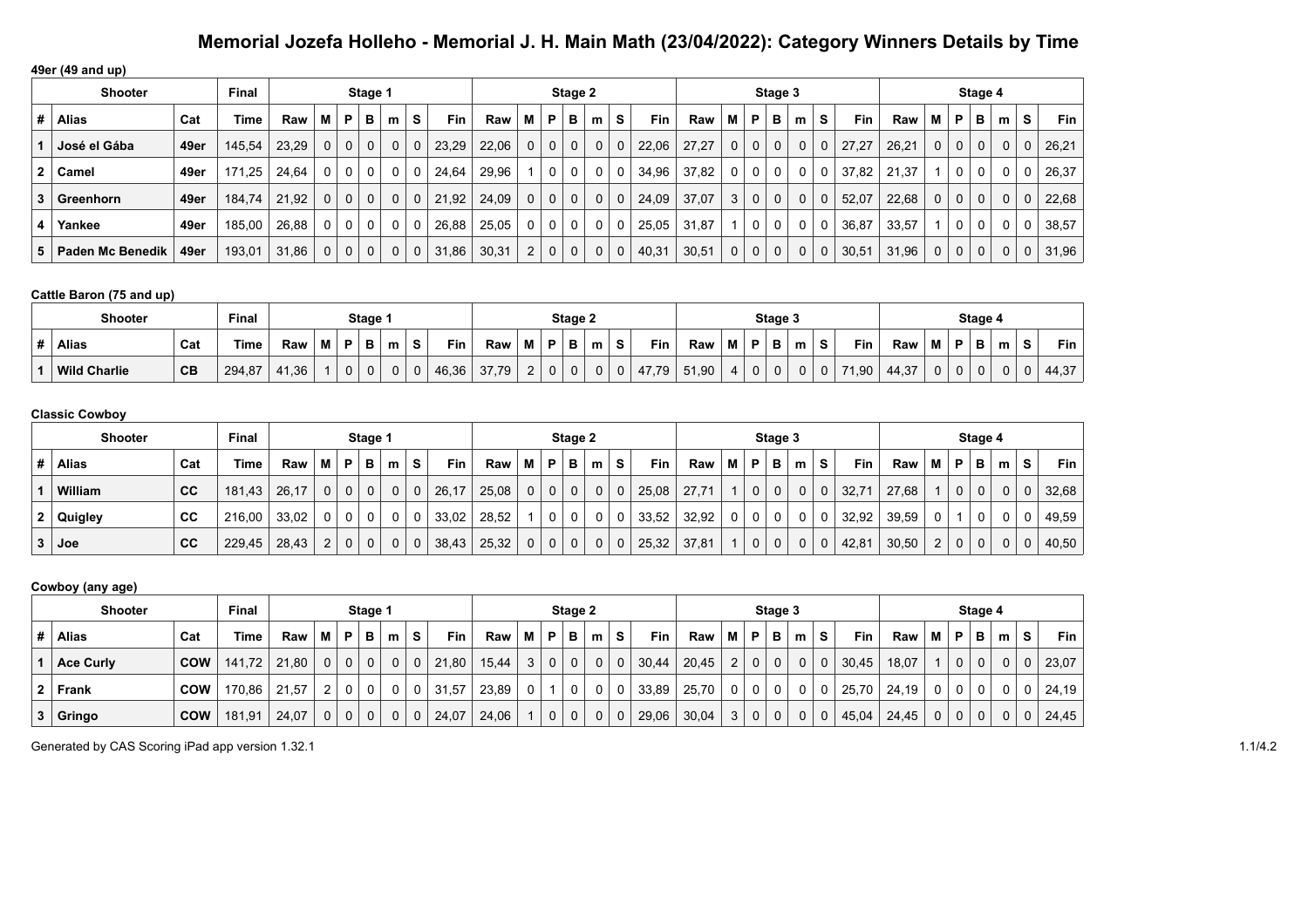**49er (49 and up)**

|              | <b>Shooter</b>   |      |       |          |          | Stage 5 |   |             |            |       |          |          | Stage 6     |              |   |       |
|--------------|------------------|------|-------|----------|----------|---------|---|-------------|------------|-------|----------|----------|-------------|--------------|---|-------|
| #            | Alias            | Cat  | Raw   | М        | Р        | в       | m | s           | <b>Fin</b> | Raw   | M        | P        | в           | m            | S | Fin   |
| 1            | José el Gába     | 49er | 20,12 | 0        | 0        | 0       | 0 | $\mathbf 0$ | 20,12      | 21.59 | 1        | $\Omega$ | $\mathbf 0$ | $\Omega$     | 0 | 26,59 |
| $\mathbf{2}$ | Camel            | 49er | 25.87 | 0        | 0        | 0       | 0 | 0           | 25.87      | 21.59 | 0        | 0        | 0           | 0            | 0 | 21.59 |
| 3            | Greenhorn        | 49er | 28,28 | $\Omega$ | $\Omega$ | 0       | 0 | $\mathbf 0$ | 28,28      | 25,70 | $\Omega$ | 1        | 0           | $\Omega$     | 0 | 35,70 |
| 4            | Yankee           | 49er | 27,68 | 1        | 0        | 0       | 0 | 0           | 32,68      | 24,95 | 0        | 0        | 0           | $\mathbf{0}$ | 0 | 24,95 |
| 5            | Paden Mc Benedik | 49er | 29,32 | 0        | 0        | 0       | 0 | $\mathbf 0$ | 29,32      | 29,05 | 0        | 0        | $\mathbf 0$ | $\Omega$     | 0 | 29,05 |

#### **Cattle Baron (75 and up)**

|   | Shooter             |     |       |   |   | Stage 5 |   |             |            |       |   |   | Stage 6 |          |          |       |
|---|---------------------|-----|-------|---|---|---------|---|-------------|------------|-------|---|---|---------|----------|----------|-------|
| # | <b>Alias</b>        | Cat | Raw   | M | P | В       | m | S           | <b>Fin</b> | Raw   | M | P | в       | m        | <b>S</b> | Fin   |
|   | <b>Wild Charlie</b> | CB  | 32.30 | 2 |   |         | 0 | $\mathbf 0$ | 42,30      | 42.15 |   | 0 | 0       | $\Omega$ |          | 42.15 |

#### **Classic Cowboy**

|   | <b>Shooter</b> |     |       |   |   | Stage 5 |   |             |       |       |   |   | Stage 6 |   |   |       |
|---|----------------|-----|-------|---|---|---------|---|-------------|-------|-------|---|---|---------|---|---|-------|
| # | Alias          | Cat | Raw   | М | Р | в       | m | s           | Fin   | Raw   | M | P | в       | m | s | Fin   |
| 1 | William        | cc  | 30.42 | 0 | 0 | 0       | 0 | 0           | 30,42 | 34,37 | 0 | 0 | 0       | 0 | 0 | 34,37 |
| 2 | Quigley        | CC  | 28.52 | 0 | 0 | 0       | 0 | 0           | 28,52 | 28,43 | 0 |   | 0       | 0 | 0 | 38.43 |
| 3 | Joe            | cc  | 33,53 | 3 | 0 | 0       | 0 | $\mathbf 0$ | 48,53 | 28,86 | 1 | 0 | 0       |   |   | 33,86 |

#### **Cowboy (any age)**

|   | <b>Shooter</b>   |            |       |          |   | Stage 5     |          |             |            |       |   |             | Stage 6 |          |   |       |
|---|------------------|------------|-------|----------|---|-------------|----------|-------------|------------|-------|---|-------------|---------|----------|---|-------|
| # | <b>Alias</b>     | Cat        | Raw   | M        | P | B           | m        | S           | <b>Fin</b> | Raw   | M | Þ           | в       | m        | s | Fin   |
|   | <b>Ace Curly</b> | <b>COW</b> | 14.46 | $\Omega$ | 0 | $\mathbf 0$ | $\Omega$ | $\mathbf 0$ | 14.46      | 16,50 | 1 | $\mathbf 0$ |         | $\Omega$ | 0 | 21.50 |
| 2 | Frank            | <b>COW</b> | 20.44 | 0        | 0 | $\Omega$    | 0        | 0           | 20.44      | 25.07 | 2 | 0           | 0       | 0        | 0 | 35.07 |
| 3 | Gringo           | <b>COW</b> | 28,05 | 0        | 0 | 0           | 0        | $\mathbf 0$ | 28,05      | 21,24 | 2 | $\mathbf 0$ |         | 0        | 0 | 31.24 |

Generated by CAS Scoring iPad app version 1.32.1 1.2/4.2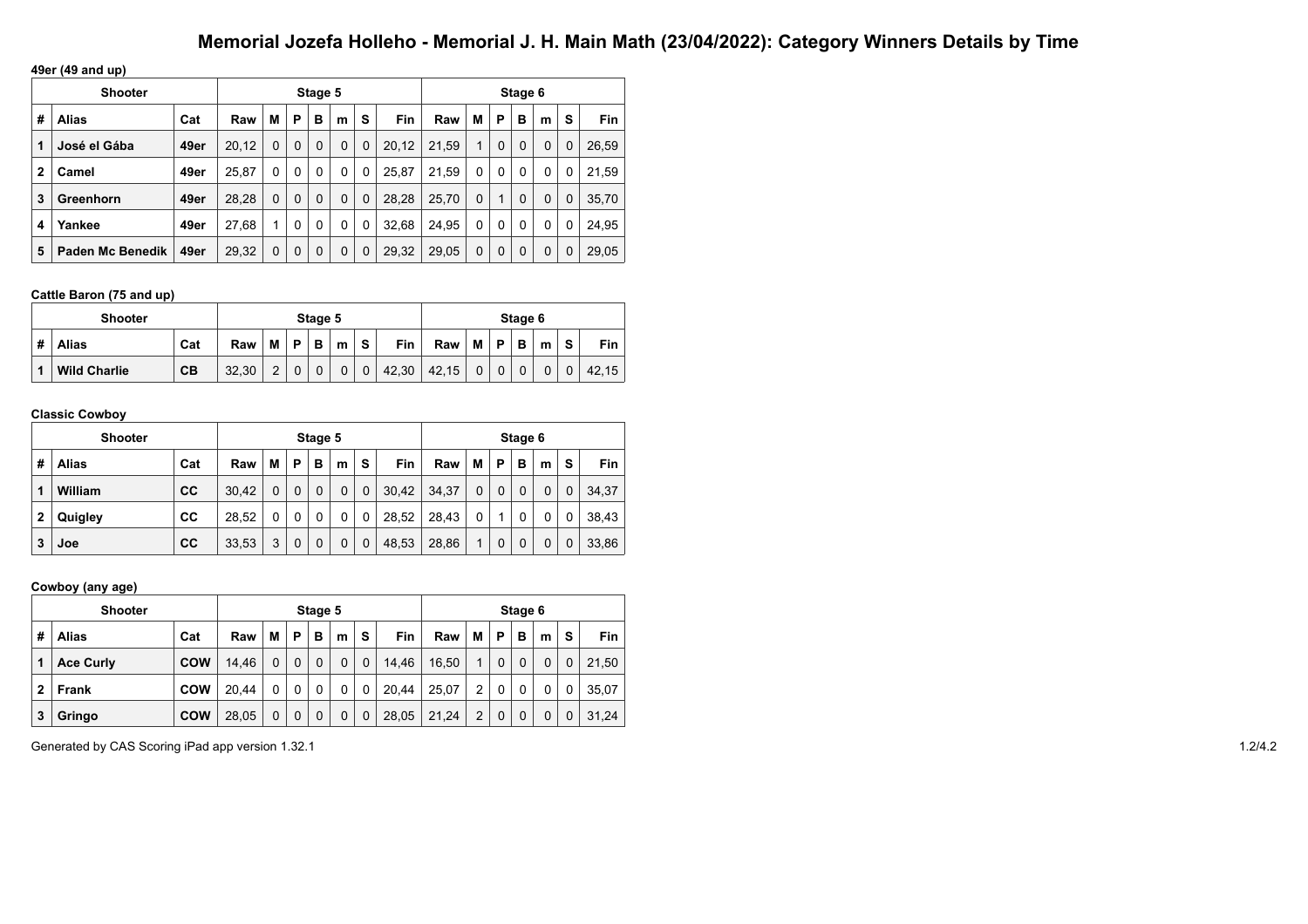**Cowgirl (any age)**

|   | Shooter           |             | <b>Final</b> | Stage 1 |   |          |              |   |          |       |       |             |                | Stage 2     |          |   |       |       |   |             | Stage 3      |          |    |       |       |   |                | Stage 4      |          |   |                    |
|---|-------------------|-------------|--------------|---------|---|----------|--------------|---|----------|-------|-------|-------------|----------------|-------------|----------|---|-------|-------|---|-------------|--------------|----------|----|-------|-------|---|----------------|--------------|----------|---|--------------------|
| # | <b>Alias</b>      | Cat         | Time         | Raw     | м | P        | в            | m | <b>S</b> | Fin   | Raw   | м           | P              | в           | m        | s | Fin   | Raw   | м | P           | в            | m        | S. | Fin   | Raw   | м | P              | в            | m        | s | Fin $\overline{a}$ |
|   | Lucy              | CG          | 144.13       | 24.64   | 0 | $\Omega$ | $\mathbf 0$  |   | 0        | 24,64 | 20,68 | $\mathbf 0$ | $\mathbf 0$    | $\mathbf 0$ | $\Omega$ | 0 | 20,68 | 31.57 | 0 | $\mathbf 0$ | $\mathbf{0}$ | $\Omega$ | 0  | 31,57 | 21.89 | 0 | 0 <sup>1</sup> | $\mathbf{0}$ | $\Omega$ |   | 21,89              |
|   | Bobi              | CG          | 275,22       | 33.86   | 0 | $\cap$   | 0            |   | 0        | 33,86 | 40,57 | 0           | 0              | 0           |          |   | 40,57 | 54.82 |   | 0           | $\Omega$     |          |    | 74,82 | 49,78 | 0 |                |              | 0        |   | 49,78              |
|   | <b>Blind Mole</b> | $_{\rm CG}$ | 422.93       | 55,55   | ົ | $\Omega$ | $\mathbf{0}$ |   | 0        | 65,55 | 54,99 |             | 0 <sup>1</sup> | $\mathbf 0$ | $\Omega$ | 0 | 59,99 | 74.94 | 4 | $\mathbf 0$ | $\mathbf{0}$ | $\Omega$ | 0  | 94,94 | 58,20 |   | 0 <sup>1</sup> | $\mathbf 0$  | $\Omega$ |   | 63,20              |

#### **Elder Statesman (70 and up)**

|   | <b>Shooter</b> |     | <b>Final</b> |       |   |                | Stage 1        |   |             |       |       |                |                | Stage 2      |   |   |            |       |   |             | Stage 3        |          |          |       |       |   |              | Stage 4 |              |   |       |
|---|----------------|-----|--------------|-------|---|----------------|----------------|---|-------------|-------|-------|----------------|----------------|--------------|---|---|------------|-------|---|-------------|----------------|----------|----------|-------|-------|---|--------------|---------|--------------|---|-------|
| # | <b>Alias</b>   | Cat | Time         | Raw   | м | P              | в              | m | S.          | Fin   | Raw   | М              | P              | в            | m | s | <b>Fin</b> | Raw   | M | P           | B I            | m        | S.       | Fin   | Raw   | м | P            | в       | m            | s | Fin   |
|   | <b>Strašák</b> | ES  | 172.38       | 26.26 |   | 0 <sup>1</sup> | 0 <sup>1</sup> | 0 | $\mathbf 0$ | 26,26 | 26,36 | 0 <sup>1</sup> | 0 <sup>1</sup> | $\mathbf{0}$ |   | 0 | 26,36      | 34.78 | 0 | $\mathbf 0$ | 0 <sup>1</sup> | $\Omega$ | $\Omega$ | 34.78 | 29.98 | 0 | $\mathbf{0}$ |         | 0            |   | 29,98 |
| 2 | Old Hungry     | ES  | 255,39       | 40,33 |   | 0              |                |   | 0           | 40,33 | 35,86 | 0              | $\overline{0}$ | $\mathbf 0$  |   | 0 | 35,86      | 51.91 |   |             | 0              | 0        |          | 56,91 | 38,52 | 0 | 0            |         | $\mathbf{0}$ |   | 38,52 |
| 3 | Jerry          | ES  | 289,87       | 37.74 |   | $\mathbf 0$    | 0 <sup>1</sup> | 0 | $\mathbf 0$ | 42,74 | 42.91 |                | 0 <sup>1</sup> | $\mathbf 0$  |   | 0 | 47,91      | 50.20 | 3 | $\mathbf 0$ | 0 <sup>1</sup> | $\Omega$ | $\Omega$ | 65,20 | 37,68 | 0 | $\mathbf{0}$ |         | 0            |   | 37,68 |

#### **Frontier Cartridge**

|    | <b>Shooter</b> |           | <b>Final</b> |       |   |              | Stage 1  |   |             |       |       |   |          | Stage 2 |   |    |            |       |                |                | Stage 3  |   |             |            |       |   |                | Stage 4 |   |    |            |
|----|----------------|-----------|--------------|-------|---|--------------|----------|---|-------------|-------|-------|---|----------|---------|---|----|------------|-------|----------------|----------------|----------|---|-------------|------------|-------|---|----------------|---------|---|----|------------|
|    | <b>Alias</b>   | Cat       | Time         | Raw   | M | <b>P</b>     | в        | m | s           | Fin   | Raw   | M | P.       | в       | m | S. | <b>Fin</b> | Raw   | M              | $\mathsf{P}$ : | в        | m | s           | <b>Fin</b> | Raw   | M | P              | в       | m | S. | <b>Fin</b> |
|    | Mr. Hungry     | <b>FC</b> | 130.27       | 23,00 | 0 | $\Omega$     | $\Omega$ |   | $\mathbf 0$ | 23,00 | 21,44 |   | $\Omega$ |         |   |    | 26,44      | 21.99 | 0 <sup>1</sup> |                | $\Omega$ |   | $\mathbf 0$ | 21,99      | 20.22 |   | 0 <sup>1</sup> |         |   |    | 20,22      |
| 2. | Wild Hog       | FC        | 346,15       | 38,98 |   | $\mathbf{O}$ | $\Omega$ |   | 0           | 48,98 | 45,74 |   |          |         |   |    | 55,74      | 53,29 | 5 <sup>1</sup> |                | $\Omega$ |   | $\mathbf 0$ | 78,29      | 45,35 |   | 0              |         |   | 0  | 55,35      |

#### **Gunfighter**

|   | <b>Shooter</b> |     | Final  |       |                |   | <b>Stage</b> |   |             |       |       |   |          | Stage 2 |   |    |       |       |   |   | Stage 3  |   |             |       |       |   |             | Stage 4 |   |       |
|---|----------------|-----|--------|-------|----------------|---|--------------|---|-------------|-------|-------|---|----------|---------|---|----|-------|-------|---|---|----------|---|-------------|-------|-------|---|-------------|---------|---|-------|
| # | Alias          | Cat | Time   | Raw   | M I            | D | в            | m | S           | Fin   | Raw   | м | P        | в       | m | S. | Fin   | Raw   | м | P | в        | m | S.          | Fin   | Raw   | M | D.          | в       | m | Fin.  |
|   | <b>Bambino</b> | GF  | 208,64 | 24.69 | 0 <sup>1</sup> |   | $\Omega$     |   | $\mathbf 0$ | 24,69 | 21,97 |   | $\Omega$ |         | 0 |    | 26,97 | 21.52 |   | 0 | $\Omega$ |   | $\mathbf 0$ | 36,52 | 35.50 | 4 | $\mathbf 0$ | 0       |   | 55,50 |
|   | Rambling Beard | GF  | 213,30 | 25,80 | 0 <sup>1</sup> |   |              |   | $\mathbf 0$ | 25,80 | 24,64 | 0 | 0        |         | 0 |    | 24,64 | 35,59 | 4 | 0 | 0        |   | 0           | 55,59 | 32.49 |   | v           |         |   | 52.49 |

#### **Junior Boy (16 and under)**

| Shooter         |           | <b>Final</b> |       |        | Stage ' |   |    |       |       |                |          | Stage 2 |          |   |       |       |          |   | Stage 3 |   |              |            |       |   |              | Stage 4 |   |                    |       |
|-----------------|-----------|--------------|-------|--------|---------|---|----|-------|-------|----------------|----------|---------|----------|---|-------|-------|----------|---|---------|---|--------------|------------|-------|---|--------------|---------|---|--------------------|-------|
| <b>Alias</b>    | Cat       | Time         | Raw   | M I    |         | m | S. | Fin   | Raw   | M              | P.       | в       | m        | s | Fin   | Raw   | М        | P | в       | m | S.           | <b>Fin</b> | Raw   | М | P            | в       | m | $\mathbf{C}$<br>C. | Fin   |
| Ajo             | <b>JB</b> | 220,31       | 41.07 | $\cap$ |         |   |    | 41,07 | 35,36 | $\overline{0}$ | $\Omega$ |         | $\Omega$ | 0 | 35,36 | 39,53 |          | 0 | 0       |   | 0            | 44,53      | 34,84 |   | $\mathbf{0}$ |         |   |                    | 34.84 |
| <b>Mad Pete</b> | <b>JB</b> | 342,84       | 48,92 |        |         |   |    | 48,92 | 47,36 |                |          |         |          | 0 | 52,36 | 56,72 | <u>_</u> |   |         |   | $\mathbf{0}$ | 76,72      | 45,48 | _ |              |         |   |                    | 55,48 |

Generated by CAS Scoring iPad app version 1.32.1 2.1/4.2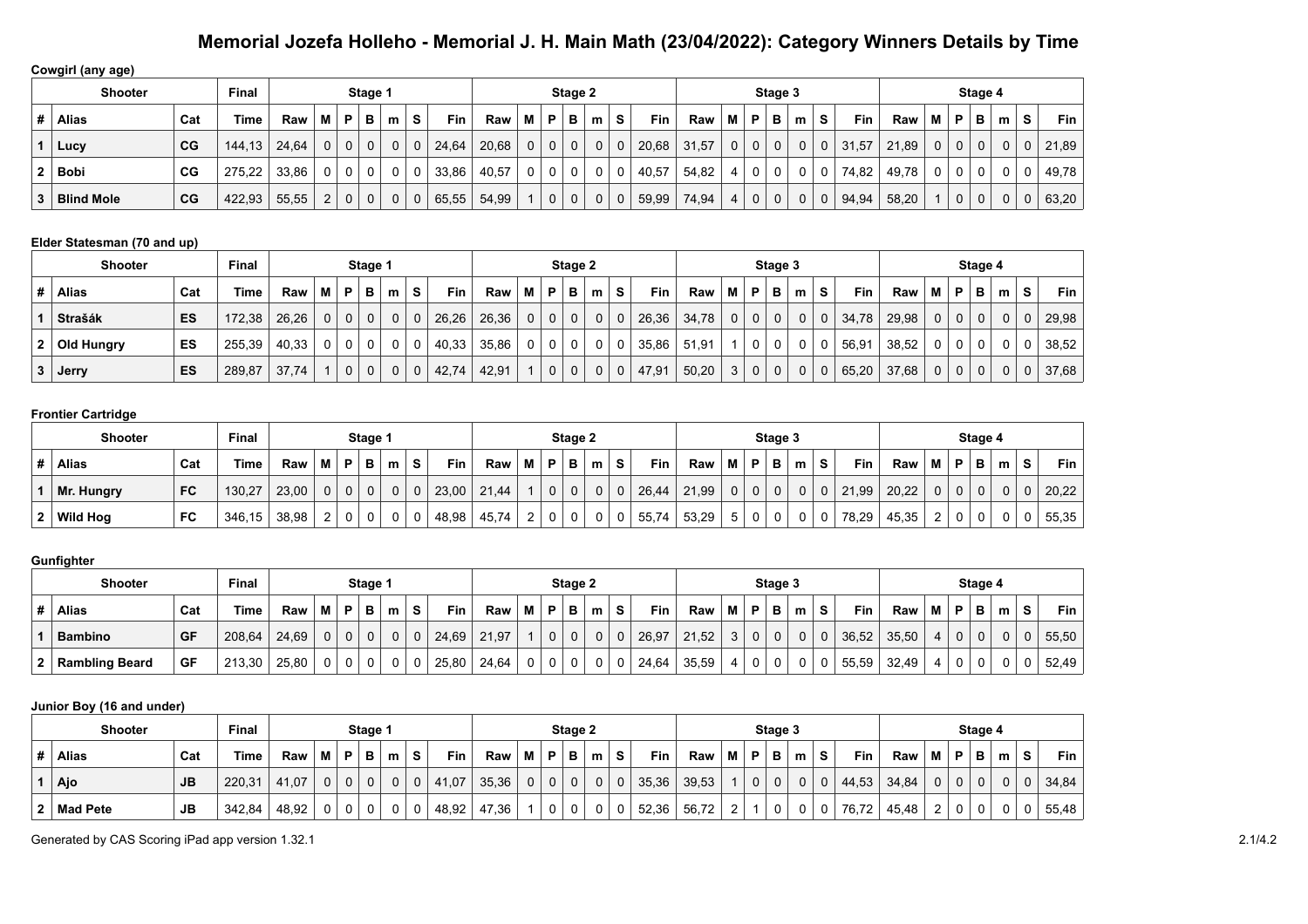**Cowgirl (any age)**

|              | $\cdot$<br>. .    |     |       |   |          |   |   |             |            |       |   |         |   |   |             |       |
|--------------|-------------------|-----|-------|---|----------|---|---|-------------|------------|-------|---|---------|---|---|-------------|-------|
|              | <b>Shooter</b>    |     |       |   | Stage 5  |   |   |             |            |       |   | Stage 6 |   |   |             |       |
| #            | <b>Alias</b>      | Cat | Raw   | М | P        | в | m | S           | <b>Fin</b> | Raw   | M | Р       | в | m | s           | Fin.  |
|              | Lucy              | CG  | 23.23 | 0 | $\Omega$ | 0 | 0 | $\mathbf 0$ | 23,23      | 22,12 | 0 | 0       | 0 | 0 | $\mathbf 0$ | 22,12 |
| $\mathbf{2}$ | <b>Bobi</b>       | CG  | 31.82 | 0 | 0        |   | 0 | 0           | 31.82      | 39.37 |   |         | 0 | 0 | 0           | 44.37 |
| 3            | <b>Blind Mole</b> | CG  | 65,24 | 4 | 0        | 0 | 0 | $\mathbf 0$ | 85,24      | 44,01 | 2 | 0       | 0 | 0 | 0           | 54,01 |

#### **Elder Statesman (70 and up)**

|              | <b>Shooter</b> |     |       |   |   | Stage 5 |   |              |       |       |   |          | Stage 6 |   |   |       |
|--------------|----------------|-----|-------|---|---|---------|---|--------------|-------|-------|---|----------|---------|---|---|-------|
| #            | Alias          | Cat | Raw   | М | Р | в       | m | s            | Fin   | Raw   | M | P        | в       | m | s | Fin   |
|              | <b>Strašák</b> | ES  | 22.92 | 0 | 0 | 0       | 0 | 0            | 22,92 | 27.08 | 1 | $\Omega$ | 0       | 0 | 0 | 32.08 |
| $\mathbf{2}$ | Old Hungry     | ES  | 36.15 | 2 | 0 | 0       | 0 | $\mathbf 0$  | 46,15 | 37,62 | 0 | $\Omega$ | 0       | 0 | 0 | 37.62 |
| 3            | Jerry          | ES  | 34,33 | 2 | 0 | 0       | 0 | $\mathbf{0}$ | 44,33 | 42,01 | 2 | 0        | 0       | 0 |   | 52.01 |

#### **Frontier Cartridge**

|              | <b>Shooter</b>  |           |       |   |   | Stage 5  |   |          |            |       |   |   | Stage 6 |          |          |       |
|--------------|-----------------|-----------|-------|---|---|----------|---|----------|------------|-------|---|---|---------|----------|----------|-------|
| #            | Alias           | Cat       | Raw   | М | P | в        | m | S        | <b>Fin</b> | Raw   | M | P | в       | m        | s        | Fin   |
|              | Mr. Hungry      | <b>FC</b> | 18.57 | 0 | 0 | $\Omega$ | 0 | $\Omega$ | 18.57      | 20.05 |   |   | 0       | $\Omega$ | $\Omega$ | 20,05 |
| $\mathbf{2}$ | <b>Wild Hog</b> | FC        | 43.16 | 3 |   |          | 0 | 0        | 58,16      | 39,63 | っ |   | 0       | 0        | 0        | 49.63 |

#### **Gunfighter**

|              | <b>Shooter</b>        |     |       |   |   | Stage 5 |   |             |       |       |   |   | Stage 6 |   |   |       |
|--------------|-----------------------|-----|-------|---|---|---------|---|-------------|-------|-------|---|---|---------|---|---|-------|
| #            | Alias                 | Cat | Raw   | М | Р | в       | m | S           | Fin   | Raw   | M | P | в       | m | s | Fin   |
|              | <b>Bambino</b>        | GF  | 23.32 |   |   |         | 0 | $\mathbf 0$ | 28,32 | 26.64 | 2 |   |         | 0 |   | 36.64 |
| $\mathbf{2}$ | <b>Rambling Beard</b> | GF  | 24.77 |   |   |         | 0 | 0           | 24,77 | 25,01 | ◢ |   |         |   |   | 30.01 |

#### **Junior Boy (16 and under)**

|   | <b>Shooter</b>  |     |       |   |   | Stage 5 |   |             |       |       |   |   | Stage 6 |          |          |            |
|---|-----------------|-----|-------|---|---|---------|---|-------------|-------|-------|---|---|---------|----------|----------|------------|
| # | <b>Alias</b>    | Cat | Raw   | М | P | в       | m | S           | Fin   | Raw   | M | P | в       | m        | S        | <b>Fin</b> |
|   | Ajo             | JВ  | 31.51 | 0 |   |         | 0 | $\mathbf 0$ | 31,51 | 33,00 |   |   | 0       | $\Omega$ | $\Omega$ | 33.00      |
| 2 | <b>Mad Pete</b> | JВ  | 46.22 | 2 |   |         | 0 | 0           | 56,22 | 43,14 | 2 |   | 0       | 0        | 0        | 53.14      |

Generated by CAS Scoring iPad app version 1.32.1 2.2/4.2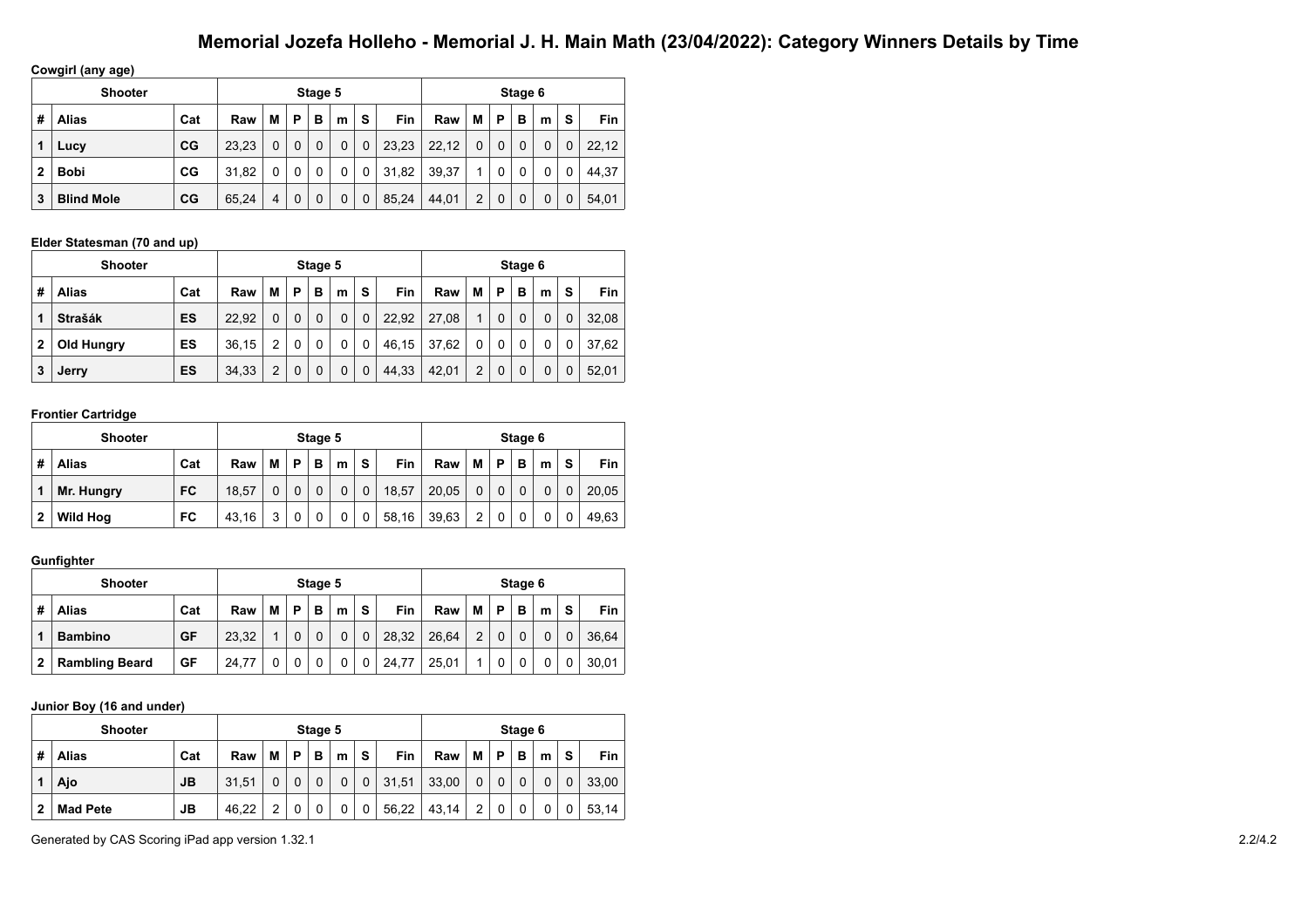**Junior Girl (16 and under)**

|   | <b>Shooter</b> |     | Final  |                     |   | Stage ' |   |   |       |       |   |             | Stage 2 |   |   |       |       |   | Stage 3 |   |   |       |       |   |   | Stage 4 |   |        |       |
|---|----------------|-----|--------|---------------------|---|---------|---|---|-------|-------|---|-------------|---------|---|---|-------|-------|---|---------|---|---|-------|-------|---|---|---------|---|--------|-------|
| # | <b>Alias</b>   | Cat | ⊺ime   | Raw                 | D | D       | m | s | Fin   | Raw   | M | D           | в       | m |   | Fin   | Raw   | D | в       | m |   | Fin   | Raw   | м | D | Ð       | m | c<br>G | Fin   |
|   | Dark She Wolf  | JG  | 344,48 | $- -$<br>--<br>51.1 | ັ | 0       |   | 0 | 62,77 | 59.23 |   | $\mathbf 0$ | υ       |   | υ | 64,23 | 53.66 | 0 | ັບ      |   | 0 | 58,66 | 53,28 | ν | 0 |         | 0 |        | 53,28 |

#### **Lady 49er (49 and up)**

| <b>Shooter</b>      |     | <b>Final</b> |       |   |   | Stage 1 |   |   |            |       |   |             | Stage 2 |   |   |       |       |           |   | Stage 3 |   |   |            |                     |             |   | Stage 4 |   |                |       |
|---------------------|-----|--------------|-------|---|---|---------|---|---|------------|-------|---|-------------|---------|---|---|-------|-------|-----------|---|---------|---|---|------------|---------------------|-------------|---|---------|---|----------------|-------|
| <b>Alias</b>        | Cat | Time         | Raw   | м | D | в.<br>D | m | s | <b>Fin</b> | Raw   | M | D           |         | m | s | Fin   | Raw   | <b>BA</b> | Ð | в       | m | s | <b>Fin</b> | Raw                 | M           | D |         | m | $\bullet$<br>P | Fin   |
| <b>Jackie Groot</b> | L49 | 270,<br>14   | 29.37 |   |   | 0       |   | 0 | 29,37      | 31,78 |   | $\sim$<br>u |         |   | υ | 36,78 | 62,64 | $\sim$    |   | 0       |   |   | 72.64      | 44.72<br>$\sqrt{2}$ | $\sim$<br>ັ |   | u       | u | 0              | 69,72 |

#### **Little Traditional (any age)**

| <b>Shooter</b>   |     | Final  |       |          |   | Stage 1  |   |   |       |       |   |          | Stage 2 |   |   |       |       |                |              | Stage 3  |   |             |            |       |   |   | Stage 4 |   |   |            |
|------------------|-----|--------|-------|----------|---|----------|---|---|-------|-------|---|----------|---------|---|---|-------|-------|----------------|--------------|----------|---|-------------|------------|-------|---|---|---------|---|---|------------|
| <b>Alias</b>     | Cat | Time   | Raw   | М        | D | в        | m | S | Fin   | Raw   | M | D        | в       | m | s | Fin   | Raw   | M              | P            | в        | m | S.          | <b>Fin</b> | Raw   | Μ | Þ | в       | m | s | <b>Fin</b> |
| <b>Short Leg</b> | LT  | 203,08 | 25,30 | $\Omega$ |   | $\Omega$ | 0 | 0 | 25,30 | 27,97 |   | $\Omega$ |         |   |   | 32,97 | 34,01 | $\overline{2}$ | $\mathbf{0}$ | $\Omega$ |   | $\mathbf 0$ | 44,01      | 27.15 | 0 |   | 0       |   |   | 27,15      |
| Hombre           | ᄓ   | 299,80 | 55,37 | ົ        |   |          |   |   | 65,37 | 36,24 |   |          |         |   |   | 36,24 | 45.39 |                | 0            |          |   | 0           | 50,39      | 52,92 |   |   |         |   |   | 52,92      |

#### **Senior (60 and up)**

|    | <b>Shooter</b>  |     | <b>Final</b> |       |                |                | Stage 1        |                |                |            |       |              |                | Stage 2        |             |             |       |       |                |             | Stage 3        |              |              |            |       |             |                | Stage 4     |          |              |       |
|----|-----------------|-----|--------------|-------|----------------|----------------|----------------|----------------|----------------|------------|-------|--------------|----------------|----------------|-------------|-------------|-------|-------|----------------|-------------|----------------|--------------|--------------|------------|-------|-------------|----------------|-------------|----------|--------------|-------|
| #  | Alias           | Cat | Time         | Raw   | M              | P              | в              | m              | S              | <b>Fin</b> | Raw   | м            | P              | в              | m           | S.          | Fin   | Raw   | м              | P           | в              | m            | <b>S</b>     | <b>Fin</b> | Raw   | м           | P              | в           | m        | S.           | Fin   |
|    | <b>Dedo</b>     | S   | 109,09       | 21,30 | 0 <sup>1</sup> | 0 <sup>1</sup> | $\overline{0}$ |                | $0 \mid 0$     | 21,30      | 17,97 | $\mathbf{0}$ | 0 <sup>1</sup> | 0 <sup>1</sup> | $\mathbf 0$ | $\mathbf 0$ | 17,97 | 17,80 | 0 <sup>1</sup> | $\mathbf 0$ | 0 <sup>1</sup> | $\mathbf{0}$ | $\mathbf 0$  | 17,80      | 19,20 | $\mathbf 0$ | 0 <sup>1</sup> | $\mathbf 0$ | $\Omega$ | $\mathbf{0}$ | 19,20 |
|    | $2  $ Gastly    | S.  | 154.73       | 22.08 |                | 0 <sup>1</sup> | $\Omega$       |                | 0              | 27.08      | 22,15 | 0            | 0 <sup>1</sup> | 0 <sup>1</sup> | $\mathbf 0$ | 0           | 22,15 | 29.64 |                | $0 \mid 0$  | $\mathbf 0$    |              | $\mathbf{0}$ | 29,64      | 22.15 | 0           | 0 <sup>1</sup> | $\mathbf 0$ | $\Omega$ |              | 22.15 |
| 3. | <b>Chevenne</b> | S   | 191.60       | 33.15 | $\overline{1}$ | 0 <sup>1</sup> | $\overline{0}$ | 0 <sup>1</sup> | $\overline{0}$ | 38,15      | 25,09 |              | 0 <sup>1</sup> | 0 <sup>1</sup> | $\mathbf 0$ | $\mathbf 0$ | 30,09 | 34,05 |                | $0 \mid 0$  | 0 <sup>1</sup> | $\mathbf{0}$ | $\mathbf 0$  | 34,05      | 27.72 | $\mathbf 0$ | 0 <sup>1</sup> | $\mathbf 0$ | $\Omega$ | $\Omega$     | 27.72 |
|    | George Marten   | s   | 360,70       | 52,29 |                |                | $\Omega$       | 0              | 0              | 57,29      | 50,15 | 0            | $\mathbf{0}$   | 0 <sup>1</sup> | $\mathbf 0$ | 0           | 50,15 | 57,08 | 3 <sup>1</sup> | $\mathbf 0$ | $\mathbf{0}$   | $\Omega$     | 0            | 72,08      | 52,51 | 2           | $\mathbf 0$    |             | $\Omega$ |              | 62,51 |

#### **Senior Duelist (60 and up)**

| <b>Shooter</b>    |           | Final  |       |       | Stage <sup>-</sup> |   |   |       |       |   |          | Stage 2 |   |   |       |       |   |   | Stage 3 |   |          |       |       |   | Stage 4  |   |                |       |
|-------------------|-----------|--------|-------|-------|--------------------|---|---|-------|-------|---|----------|---------|---|---|-------|-------|---|---|---------|---|----------|-------|-------|---|----------|---|----------------|-------|
| <b>Alias</b>      | Cat       | Time   | Raw   | <br>M |                    | m | s | Fin   | Raw   | M | D        | в       | m |   | Fin   | Raw   | M | P | P       | m |          | Fin   | Raw   |   | - -      | m | $\bullet$<br>◡ | Fin,  |
| <b>Old Badger</b> | <b>SD</b> | 265,37 | 46,84 |       |                    |   |   | 51,84 | 40,99 |   | $\Omega$ |         |   | υ | 45,99 | 41,83 | υ | 0 | ັ       | U | $\Omega$ | 41,83 | 41,50 | U | $\Omega$ |   |                | 41,50 |

Generated by CAS Scoring iPad app version 1.32.1 3.1/4.2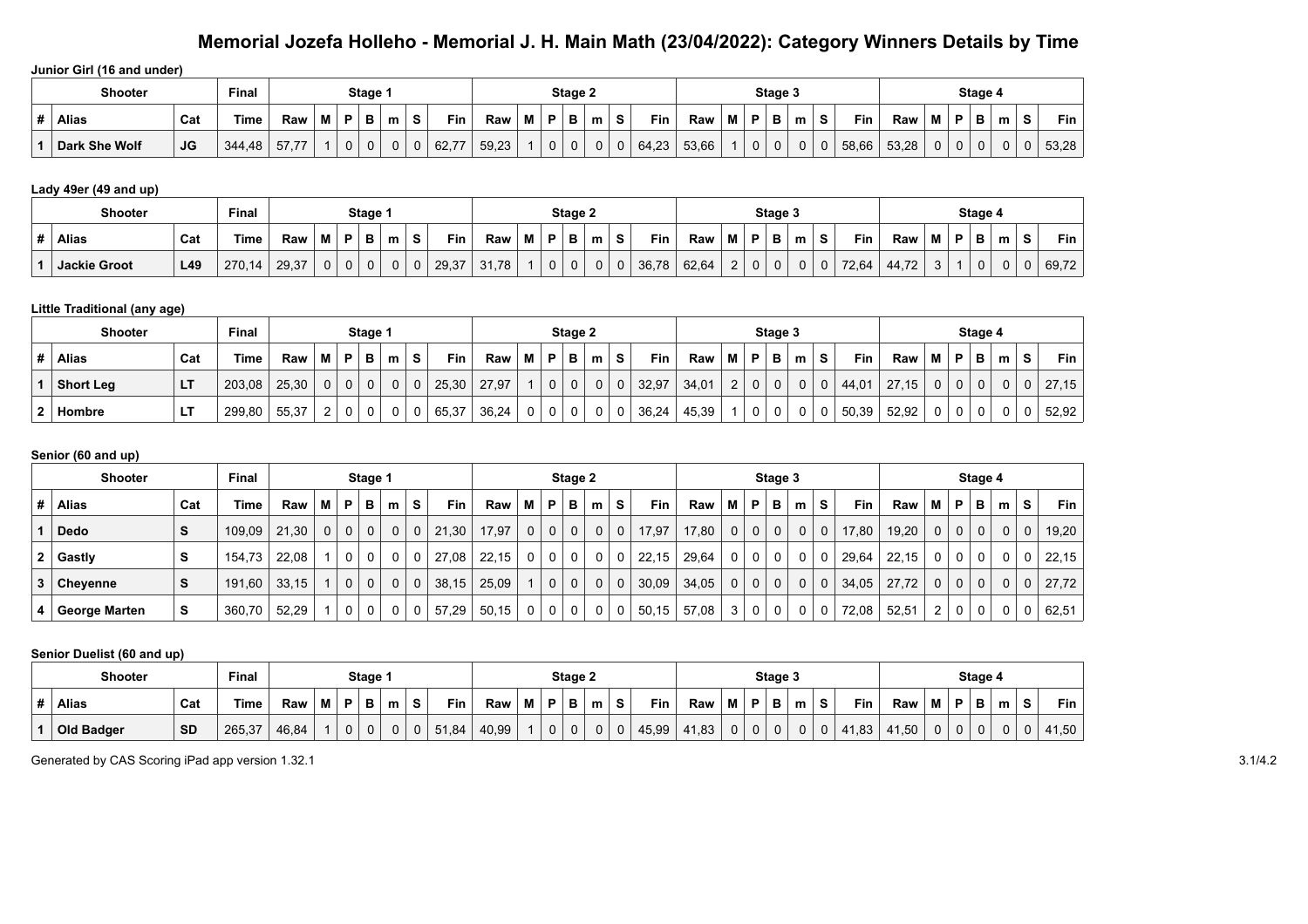**Junior Girl (16 and under)**

|   | <b>Shooter</b> |           |       |   |   | Stage 5 |   |   |            |       |          |   | Stage 6 |   |   |       |
|---|----------------|-----------|-------|---|---|---------|---|---|------------|-------|----------|---|---------|---|---|-------|
| # | Alias          | Cat       | Raw   | м | D | в       | m | S | <b>Fin</b> | Raw   | M        | P | в       | m | S | Fin   |
|   | Dark She Wolf  | <b>JG</b> | 48.13 |   | 0 |         | 0 | 0 | 53,13      | 52,41 | $\Omega$ |   |         | 0 |   | 52.41 |

#### **Lady 49er (49 and up)**

|   | <b>Shooter</b>      |     |       |                |   | Stage 5     |             |             |            |       |              |             | Stage 6 |          |                |       |
|---|---------------------|-----|-------|----------------|---|-------------|-------------|-------------|------------|-------|--------------|-------------|---------|----------|----------------|-------|
| # | <b>Alias</b>        | Cat | Raw   | М              | P | в           | m           | <b>S</b>    | <b>Fin</b> | Raw   | M            | P           | B       | m        | S              | Fin   |
|   | <b>Jackie Groot</b> | L49 | 24.38 | $\overline{2}$ |   | $\mathbf 0$ | $\mathbf 0$ | $\mathbf 0$ | 34,38      | 27,25 | $\mathbf{0}$ | $\mathbf 0$ |         | $\Omega$ | 0 <sup>1</sup> | 27.25 |

#### **Little Traditional (any age)**

|   | <b>Shooter</b>   |     |       |   |   | Stage 5 |   |             |            |       |   |   | Stage 6 |   |   |       |
|---|------------------|-----|-------|---|---|---------|---|-------------|------------|-------|---|---|---------|---|---|-------|
| # | <b>Alias</b>     | Cat | Raw   | М | Р | в       | m | S           | <b>Fin</b> | Raw   | М | P | в       | m | s | Fin   |
|   | <b>Short Leg</b> | LT  | 28.95 | 0 |   |         | 0 | $\mathbf 0$ | 28,95      | 29,70 | 3 |   |         | 0 |   | 44.70 |
| 2 | Hombre           | LТ  | 40.45 | 2 |   |         | 0 | 0           | 50,45      | 34,43 | 2 |   |         |   |   | 44.43 |

#### **Senior (60 and up)**

|              | <b>Shooter</b>       |     |       |          |   | Stage 5     |          |   |            |       |          |             | Stage 6 |   |   |       |
|--------------|----------------------|-----|-------|----------|---|-------------|----------|---|------------|-------|----------|-------------|---------|---|---|-------|
| #            | <b>Alias</b>         | Cat | Raw   | M        | P | в           | m        | s | <b>Fin</b> | Raw   | M        | P           | в       | m | s | Fin   |
| 1            | <b>Dedo</b>          | S   | 15.63 | $\Omega$ | 0 | $\mathbf 0$ | 0        | 0 | 15,63      | 17,19 | $\Omega$ | $\mathbf 0$ |         | 0 | 0 | 17,19 |
| $\mathbf{2}$ | Gastly               | s   | 26.88 | 0        | 0 | $\Omega$    | 0        | 0 | 26.88      | 21,83 | 1        | 0           | 0       | 0 | 0 | 26,83 |
| 3            | <b>Cheyenne</b>      | S   | 23.43 |          | 0 | $\mathbf 0$ | $\Omega$ | 0 | 28,43      | 28,16 | 1        | 0           |         | 0 | 0 | 33,16 |
| 4            | <b>George Marten</b> | s   | 43,61 |          | 0 | 0           | 0        | 0 | 48.61      | 55,06 | 3        | 0           |         | 0 |   | 70,06 |

#### **Senior Duelist (60 and up)**

|   | <b>Shooter</b>    |           |       |   |   | Stage 5 |   |   |            |       |   |   | Stage 6 |   |          |       |
|---|-------------------|-----------|-------|---|---|---------|---|---|------------|-------|---|---|---------|---|----------|-------|
| # | <b>Alias</b>      | Cat       | Raw   | М | P | B       | m | S | <b>Fin</b> | Raw   | M | D | в       | m | S.       | Fin   |
|   | <b>Old Badger</b> | <b>SD</b> | 37.38 |   |   |         |   | 0 | 42,38      | 36,83 |   |   | 0       | 0 | $\Omega$ | 41,83 |

Generated by CAS Scoring iPad app version 1.32.1 3.2/4.2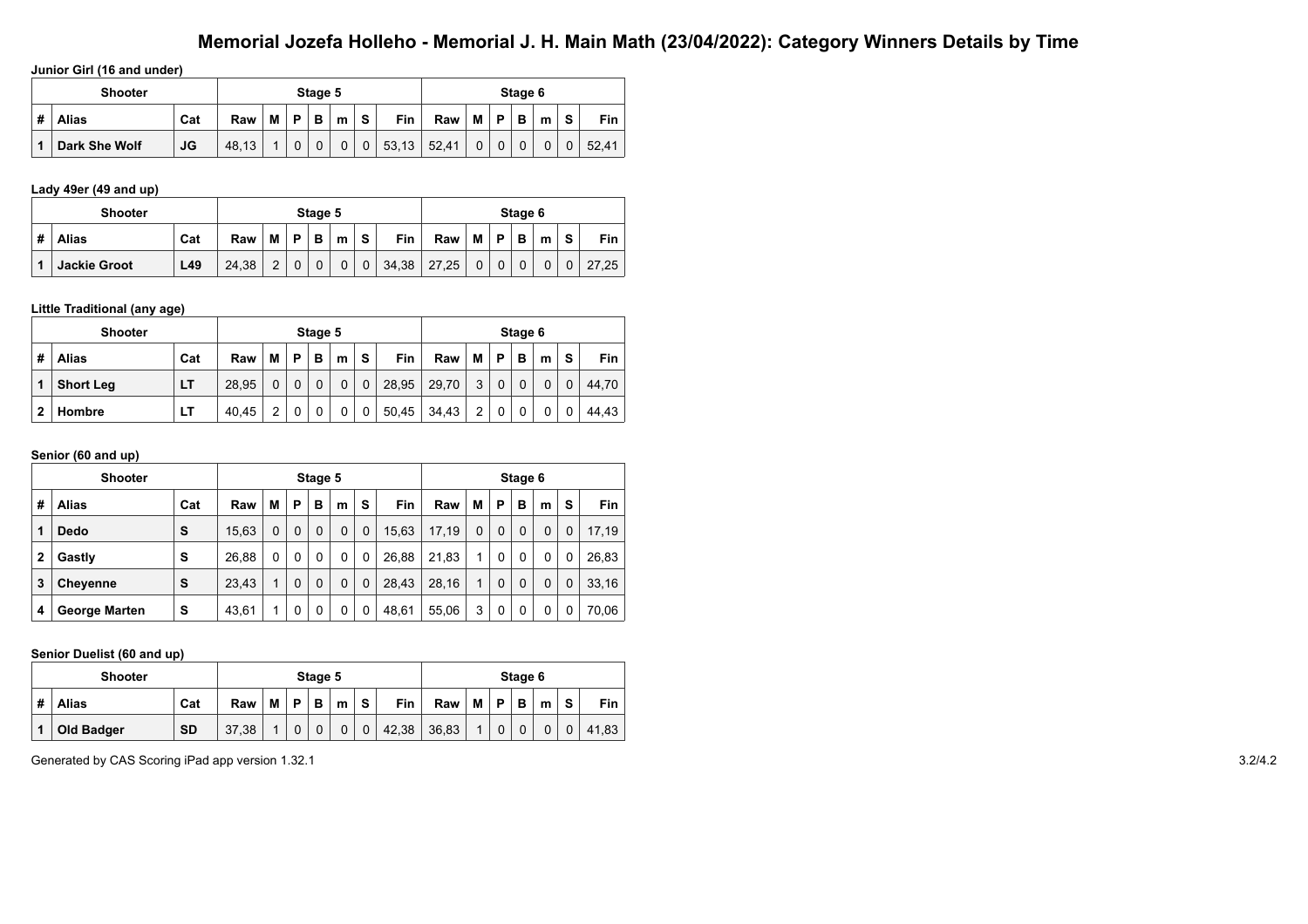**Silver Senior (65 and up)**

|    | <b>Shooter</b>       |     | <b>Final</b> |       |                |             | Stage 1  |              |   |       |       |   |              | Stage 2 |   |              |       |       |                |          | Stage 3     |   |              |       |       |   |                | Stage 4 |             |                |            |
|----|----------------------|-----|--------------|-------|----------------|-------------|----------|--------------|---|-------|-------|---|--------------|---------|---|--------------|-------|-------|----------------|----------|-------------|---|--------------|-------|-------|---|----------------|---------|-------------|----------------|------------|
|    | <b>Alias</b>         | Cat | Time         | Raw   | м              | P           | в        | m            | S | Fin   | Raw   | М | P            | в       | m | s            | Fin.  | Raw   | M I            | <b>P</b> | в           | m | S.           | Fin.  | Raw   | M | P              | в       | m           | S.             | <b>Fin</b> |
|    | <b>Frankie Short</b> | SS  | 176,55       | 22.11 | 0 <sup>1</sup> | $\mathbf 0$ | $\Omega$ | 0            |   | 22,11 | 24.45 |   | $\mathbf{0}$ | 0       | 0 | $\mathbf{0}$ | 24,45 | 34,56 | $\overline{2}$ | 0        | $\Omega$    |   | $\mathbf{0}$ | 44,56 | 34,21 |   | 0 <sup>1</sup> | 0       | $\Omega$    | 0 <sup>1</sup> | 39,21      |
| 2. | Pumpkin              | SS  | 196.         | 29,12 | 0 <sup>1</sup> | 0           | 0        | 0            |   | 29,12 | 32.05 |   |              |         |   | 0            | 37,05 | 41.22 | 0              |          | 0           |   | 0            | 41,22 | 30.98 |   | $\Omega$       | 0       | 0           | $\Omega$       | 30,98      |
|    | $3  $ Guru           | SS  | 200,40       | 28,53 |                | $\mathbf 0$ | $\Omega$ | $\mathbf{0}$ | 0 | 33,53 | 37,98 |   | $\mathbf 0$  |         | 0 | 0            | 42,98 | 33,54 | 0 <sup>1</sup> | 0        | $\mathbf 0$ |   | 0            | 33,54 | 37,98 |   | 0 <sub>1</sub> | 0       | $\mathbf 0$ | $\mathbf 0$    | 42,98      |

#### **Wrangler (36 and up)**

|              | Shooter             |            | Final  |       |          |             | Stage 1      |   |             |       |       |                |                | Stage 2     |             |                |            |       |                |              | Stage 3      |   |             |            |       |          |                         | Stage 4      |             |          |       |
|--------------|---------------------|------------|--------|-------|----------|-------------|--------------|---|-------------|-------|-------|----------------|----------------|-------------|-------------|----------------|------------|-------|----------------|--------------|--------------|---|-------------|------------|-------|----------|-------------------------|--------------|-------------|----------|-------|
| #            | Alias               | Cat        | Time   | Raw   | м        | P           | в            | m | S           | Fin   | Raw   | М              | P              | в           | m           | S.             | <b>Fin</b> | Raw   | м              | P            | в            | m | s           | <b>Fin</b> | Raw   | м        | P                       | в            | m           | s        | Fin   |
|              | <b>Colbert</b>      | <b>WRA</b> | 103.28 | 16,74 | 0        | 0           | $\mathbf{0}$ | 0 | 0           | 16,74 | 15,63 | $\overline{0}$ | $\mathbf{0}$   | $\mathbf 0$ | 0           | $\mathbf{0}$   | 15,63      | 21,49 | 0 <sup>1</sup> | $\mathbf 0$  | $\mathbf{0}$ | 0 | $\mathbf 0$ | 21,49      | 16,41 | 0        | $\overline{0}$          | $\mathbf 0$  | $\mathbf 0$ | 0        | 16,41 |
| $\mathbf{2}$ | Little Dog          | <b>WRA</b> | 115.53 | 20,08 | 0        | 0           | $\mathbf 0$  | 0 |             | 20,08 | 19,32 | 0 <sup>1</sup> | 0 <sup>1</sup> | 0           | 0           | 0              | 19,32      | 19,64 | 0 <sup>1</sup> | 0            | $\mathbf{0}$ | 0 | 0           | 19,64      | 21,38 | 0        | 0                       | 0            | $\Omega$    | 0        | 21,38 |
| 3            | Sean                | <b>WRA</b> | 140.29 | 22.84 |          | $\mathbf 0$ | $\Omega$     | 0 | $\mathbf 0$ | 27.84 | 21.72 | $\Omega$       | 0 <sup>1</sup> | $\mathbf 0$ | $\mathbf 0$ | 0 <sub>1</sub> | 21,72      | 23,68 | 0 <sup>1</sup> | $\mathbf{0}$ | $\mathbf{0}$ | 0 | $\mathbf 0$ | 23,68      | 24,81 | $\Omega$ | $\overline{0}$          | $\mathbf{0}$ | $\Omega$    | 0        | 24,81 |
| 4            | <b>Mates</b>        | <b>WRA</b> | 184.82 | 22.74 | 0        | 0           | $\mathbf{0}$ | 0 | 0           | 22.74 | 27.51 | $\overline{0}$ | $\mathbf 0$    | 0           | 0           | $\mathbf 0$    | 27,51      | 29,84 | 0 <sup>1</sup> | 0            | $\mathbf{0}$ | 0 | 0           | 29,84      | 27.69 | 2        | 0                       | 0            | $\Omega$    | 0        | 37,69 |
| 5            | <b>Sneaky Flier</b> | <b>WRA</b> | 219,50 | 28,22 | $\Omega$ | $\mathbf 0$ | $\Omega$     | 0 | 0           | 28,22 | 25,81 |                | $\mathbf{0}$   | $\mathbf 0$ | $\mathbf 0$ | 0              | 30,81      | 30,69 | 1 <sup>1</sup> | $\mathbf 0$  | $\mathbf{0}$ | 0 | $\mathbf 0$ | 35,69      | 41,45 | 2        | $\overline{\mathbf{A}}$ | $\mathbf 0$  | $\Omega$    | $\Omega$ | 61,45 |
| 6.           | <b>Outlawhenry</b>  | <b>WRA</b> | 255,54 | 37,62 | 0        | 0           | $\mathbf 0$  | 0 |             | 37,62 | 37,32 |                | $\mathbf 0$    | 0           | 0           | 0              | 37,32      | 48,90 | $\mathbf{0}$   | 0            | 0            | 0 | 0           | 48,90      | 52,57 |          | 0                       | 0            |             | 0        | 57,57 |

Generated by CAS Scoring iPad app version 1.32.1 4.1/4.2